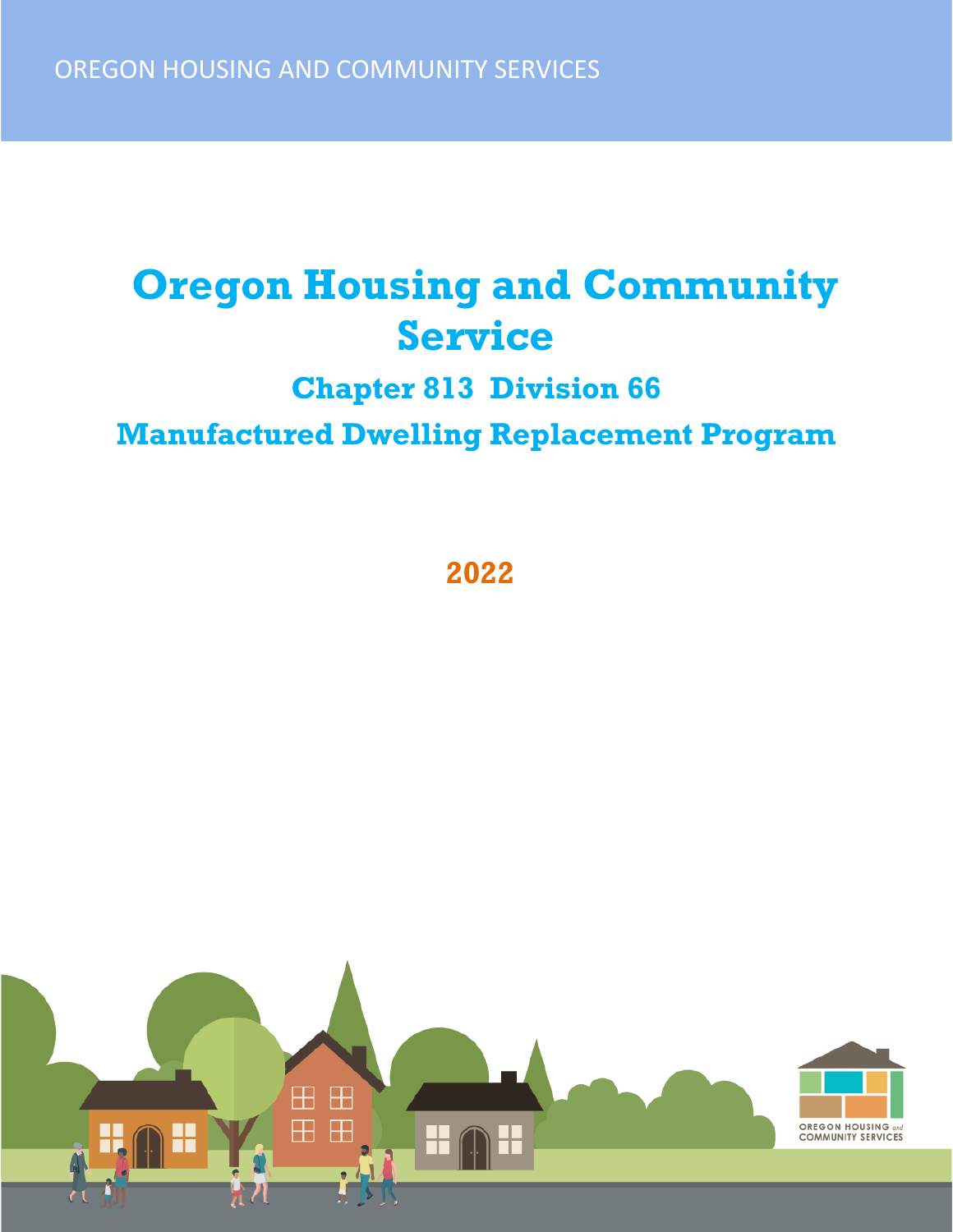## **Oregon Housing and Community Services**

### **[Department](https://secure.sos.state.or.us/oard/displayChapterRules.action;JSESSIONID_OARD=ZJseHu6kZvM7czKAnozZfluB7y2qfXmXp1-cJrxe3Dk-6uRGK0oD!601336136?selectedChapter=144)**

#### [Chapter 813](https://secure.sos.state.or.us/oard/displayChapterRules.action;JSESSIONID_OARD=ZJseHu6kZvM7czKAnozZfluB7y2qfXmXp1-cJrxe3Dk-6uRGK0oD!601336136?selectedChapter=144)

#### [Division 66](https://secure.sos.state.or.us/oard/displayDivisionRules.action;JSESSIONID_OARD=ZJseHu6kZvM7czKAnozZfluB7y2qfXmXp1-cJrxe3Dk-6uRGK0oD!601336136?selectedDivision=6150) [MANUFACTURED DWELLING REPLACEMENT PROGRAM](https://secure.sos.state.or.us/oard/displayDivisionRules.action;JSESSIONID_OARD=ZJseHu6kZvM7czKAnozZfluB7y2qfXmXp1-cJrxe3Dk-6uRGK0oD!601336136?selectedDivision=6150)

#### **813-066-0020 Manufactured Dwelling Replacement Loan Terms**

All loans made under this program will include, but are not limited to, the following terms and criteria:

(1) There is no minimum loan amount and the maximum loan amount allowable is \$50,000 for a singlewide or equivalent and \$75,000 for a double-wide or larger home based on demonstrated need. The Director of the Homeownership Division may approve an increase in the maximum amounts in cases of natural disaster.

(2) The new replacement manufactured dwelling or prefabricated structure shall meet or exceed energy efficiency standards. A used manufactured home may be financed provided it is 1995 or newer, meets minimum energy efficiency standards, and undergoes inspections required by OHCS. Exceptions to higher energy efficiency standards as defined may be made in cases of natural disaster for new manufactured dwellings or prefabricated homes ordered or purchased prior to October 31, 2021 or for borrowers impacted by natural disasters who do not have access to energy efficiency incentive programs in their location.

(3) Program loans will have a 0% interest rate.

(4) Program loans will not require regular principal payments.

(5) Program loans will be subordinate to a primary home loan, or, in cases where a borrower was impacted by a natural disaster, other funding sources.

(6) The program loan balance at closing will be reduced incrementally by 1/120th each month and forgiven completely after 10 years of homeowner occupancy from the loan origination date.